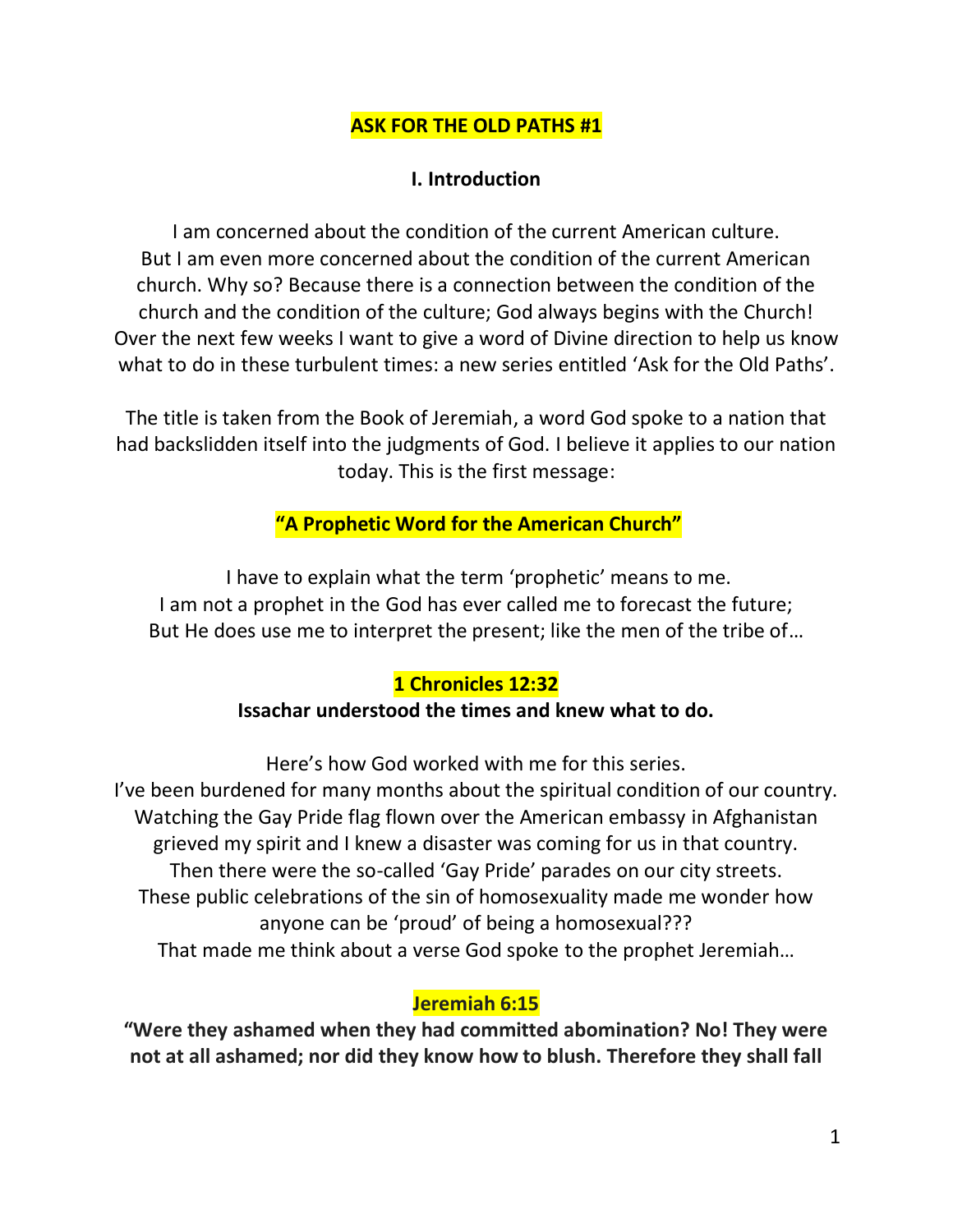## **among those who fall; at the time I punish them, they shall be cast down," says the Lord.**

Just in the moment where I was bemoaning how history was repeating itself, and I was crying out about the condition of our country, I felt like the Spirit of the Lord said…READ THE NEXT VERSE and see what I said to My people…and that's how this series was born…

# **Jeremiah 6:16**

**Thus says the Lord: "Stand in the ways and see, and ask for the old paths, where the good way is, and walk in it; then you will find rest for your souls."** The New Living Translation calls them a nation at a crossroads… **Jeremiah 6:16 NLT**

**This is what the Lord says: "Stop at the crossroads and look around. Ask for the old, godly way, and walk in it. Travel its path, and you will find rest for your souls.**

God is telling us what we are to do as we stand at the crossroads in these evil days! He said, 'Ask for the Old Paths'. Now the question is, 'What did He mean?'

#### **II. What Are The 'Old Paths'?**

 **A. The Old Paths Are The Good Ways Our Godly Forefathers Walked Before Us**

1. The 'old' paths have to do with our history; our roots; our foundations, and our connection with the preceding generations.

a. We no longer know who we are because we have forgotten where we came from; first as Christians, then as Americans.

2. We failed to see that the enemy of the 'old paths' are the 'new paths' of our own inventions and innovations.

#### **Theme**

## **The modern American church, infatuated with 'new paths', has forsaken the 'old paths', and now finds herself in decline.**

3. This has come upon us because we tend to think that 'new' always means 'better'. It may be true of smartphones. But it's a fatal flaw for churches.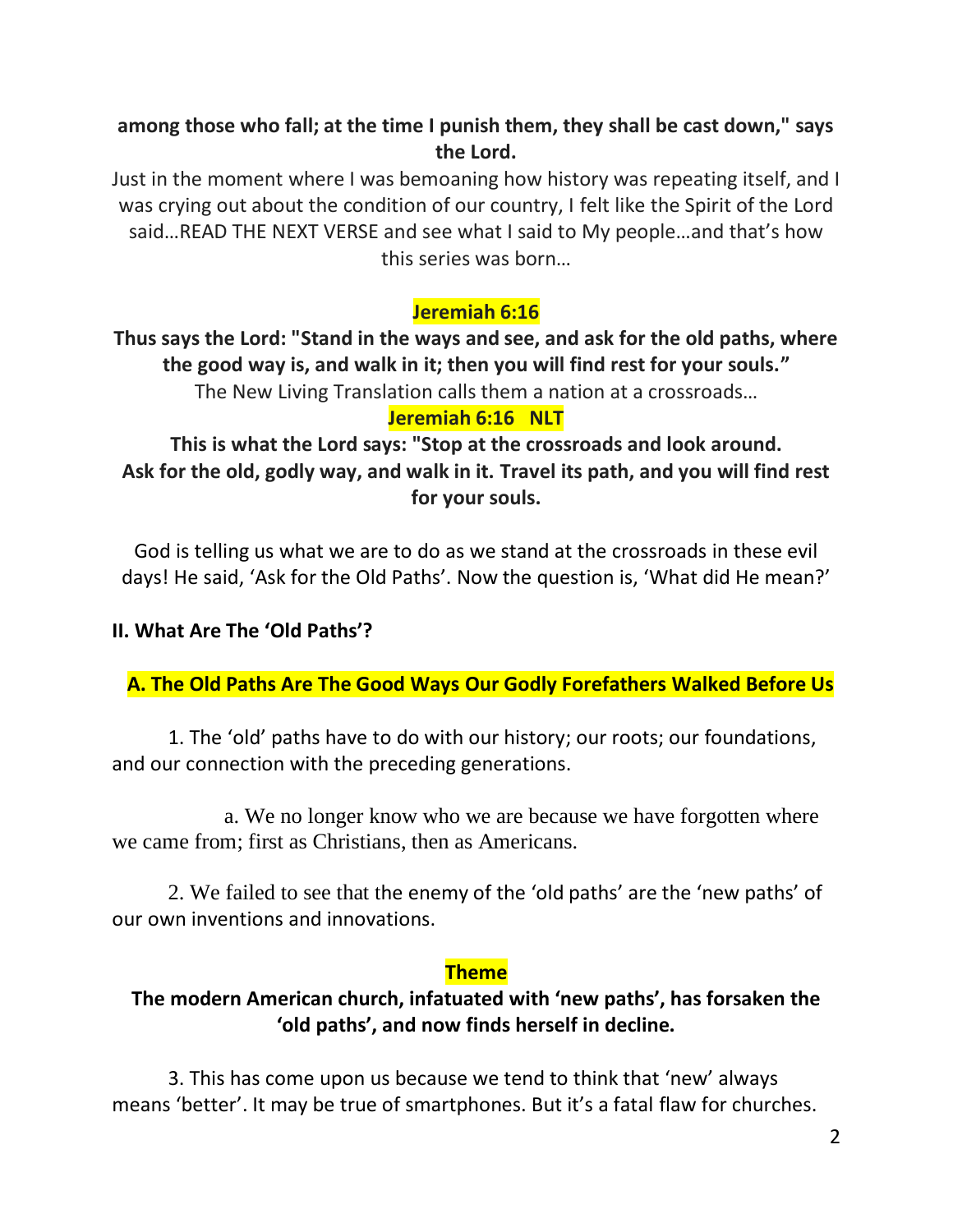4. This is not new problem. A generation ago, the great C.S. Lewis warned about an obsession with newness. He called it 'Chronological Snobbery'.

### **C.S. Lewis**

## **Chronological snobbery is the uncritical acceptance of the intellectual climate common to our own age and the assumption that whatever has gone out of date is on that account discredited.**

5. Chronological snobbery is often quite common among the younger generation who see themselves as wiser and more enlightened than their elders.

6. The problem has accelerated in our modern times with the advent of technology and data surveys. We watched the so-called 'Church Growth Movement' become an industry.

- Churches are now run like corporations; they have business models
- Pastors operate like C.E.O.'s; many mega-church pastors are managers

## **Eugene Peterson**

**Pastors today are expected to run churches rather than care for souls. They are obsessed with keeping the current customers happy and luring new customers away from the religious shops down the street.**

- If this sounds like a marketing competition between churches…it is!
- Testimony: I attended a couple of church growth conferences back in the late 1980' where the guest speakers were mega-church pastors who swapped stories about the latest gimmicks on getting more people in the pews.

7. Not all this was bad. God does do 'new things'; Jesus taught us you can't put new wine in old wineskins. But to reject the old ways just because they are old can be costly.

## **John Piper**

**"The Lord has made me wary of chronological snobbery. He showed me that newness is no virtue and oldness is no vice. Nothing is inferior for being old, and**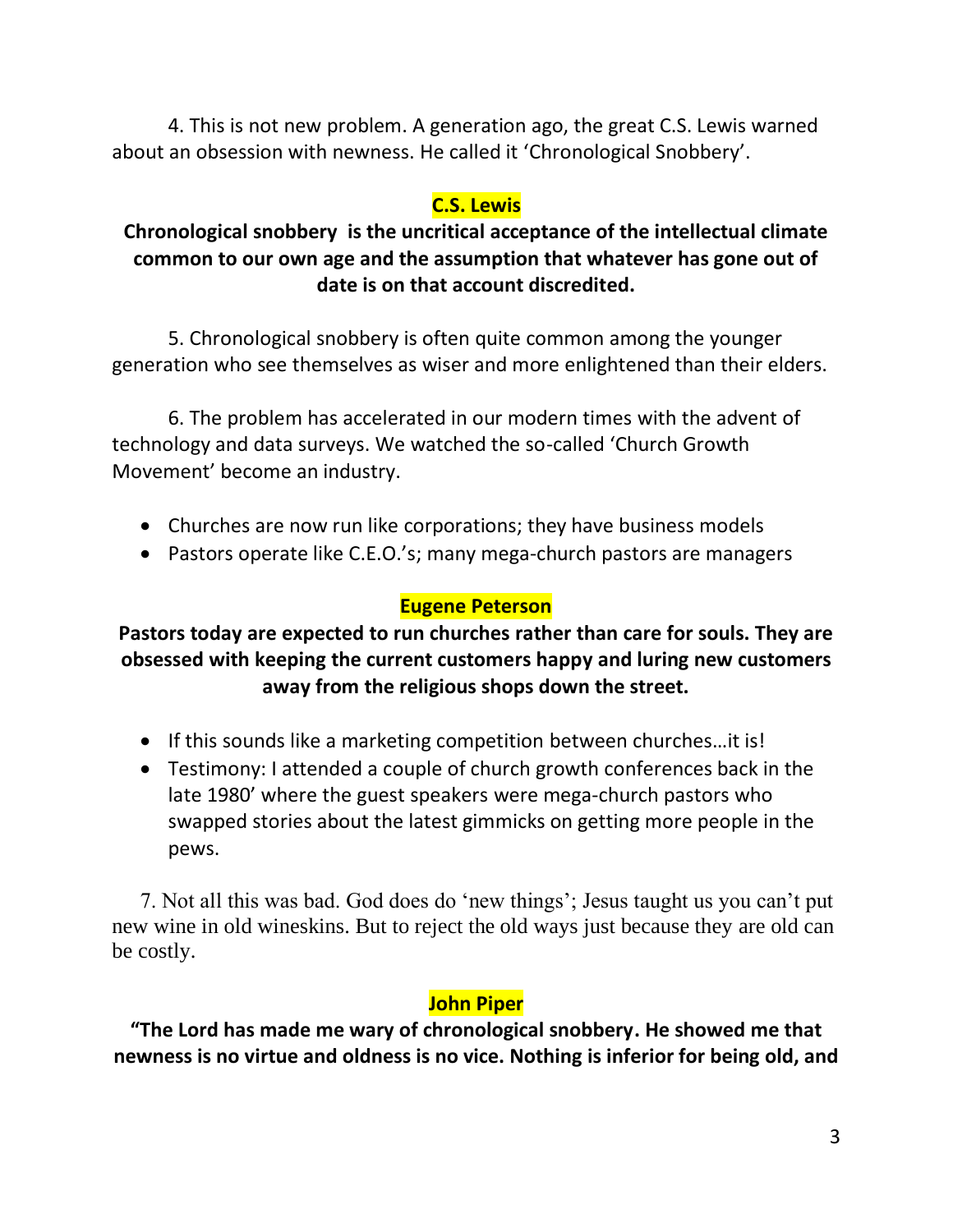**nothing is valuable for being modern. This has freed me from the tyranny of novelty and opened me for the wisdom of the ages."**

#### **B. The Tyranny of Novelty Versus The Wisdom of the Ages**

1. The end result of being trapped in the 'tyranny of novelty' is that we stumble out of the 'old paths' that made us great in the first place. This was the genius behind Donald Trump's campaign to 'Make America Great Again!'.

a. Millions of Americans answered the call to, may I say it, 'return to the old paths'!

b. We were sick of political leaders apologizing for America and bowing down to other nations; we were tired of being told about our past sins because deep down we knew our nation was founded by forefathers who believed in God!

c. These modern American 'seeker friendly' Pastors who afraid to preach politics or speak the Word of God to power need a history lesson!

2. America was founded in 1776, and within a few years she was already the envy of the free world.

**3. In 1831, the nation of France sent a young French aristocrat to America to study our democracy, especially our prison systems.**

a. This 26-year-old historian, Alexis de Tocqueville, toured the country and was amazed at the greatness he found here, writing about it in his famous book, "Democracy In America."

#### **Alexis de Tocqueville**

**"On my arrival in the United States, the first thing that struck my attention was the religious aspect of the country. The Americans combine the notions of religion and liberty so closely in their minds it is impossible to make them conceive of one without the other."**

4. This young Frenchman said he was seeking the secret of what made America great: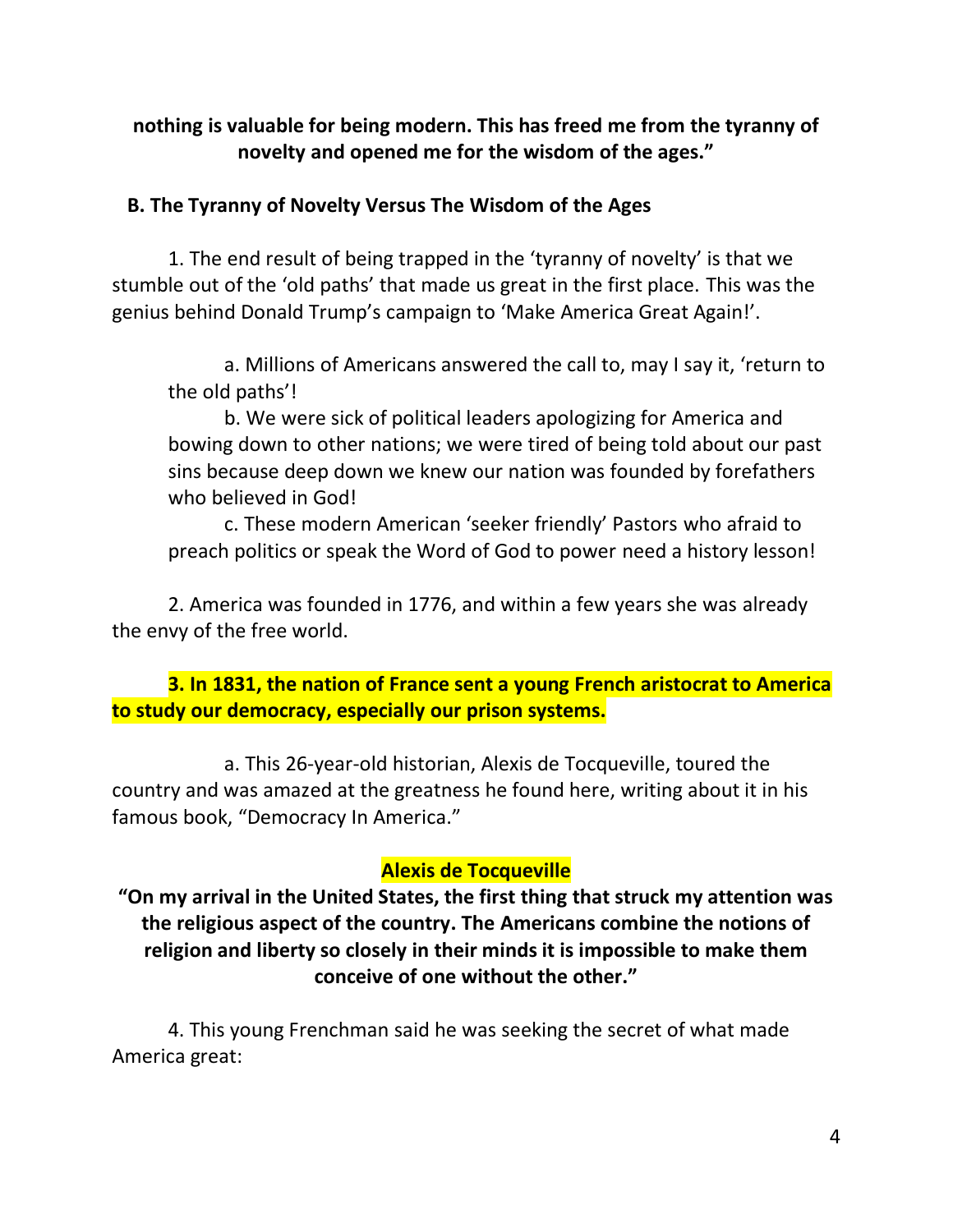## **Alexis de Tocqueville**

**"I sought for the greatness and genius of America in her commodious harbors and her ample rivers—and it was not there; in her fertile fields and boundless forests– and it was not there; in her democratic Congress and her matchless constitution—and it was not there…**

a. BUT THEN HE SAID THIS; (Are you ready my young Pastor friends?)

### **Alexis de Tocqueville, Democracy In America**

**"It was not until I went into the churches of America and heard her pulpits aflame with righteousness did I understand the genius and the greatness of America. America is great because she is good, and if America ever ceases to be good she will cease to be great."**

5. Here we have a man who puts his finger on it. The secret of America's genius and greatness lies in the power of its churches and in its pulpits that are 'aflame with righteousness'!

6. There was a day when America's pastors ran to the pulpits to preach on politics! **The famous "Black Robe Regiment"**, a name given to *Protestant Pastors who boldly spoke out against British oppression*. Here are some examples quoted in David Barton's great book, "The Role of Christians and Pastors in Civil Government.

# a. **Reverend Cyprian Strong**, in his sermon on July 4, 1799: **"If the government is not wisely administered, the fault must be within the people."**

b. Strong believed godly character guaranteed godly government:

#### **Reverend Cyprian Strong, 1799**

**"As long as the people are well-informed and virtuous, so long they will be free and their government uncorrupted."**

c. The Black Robe pastors believed it was their duty to inform their parishioners on political matters: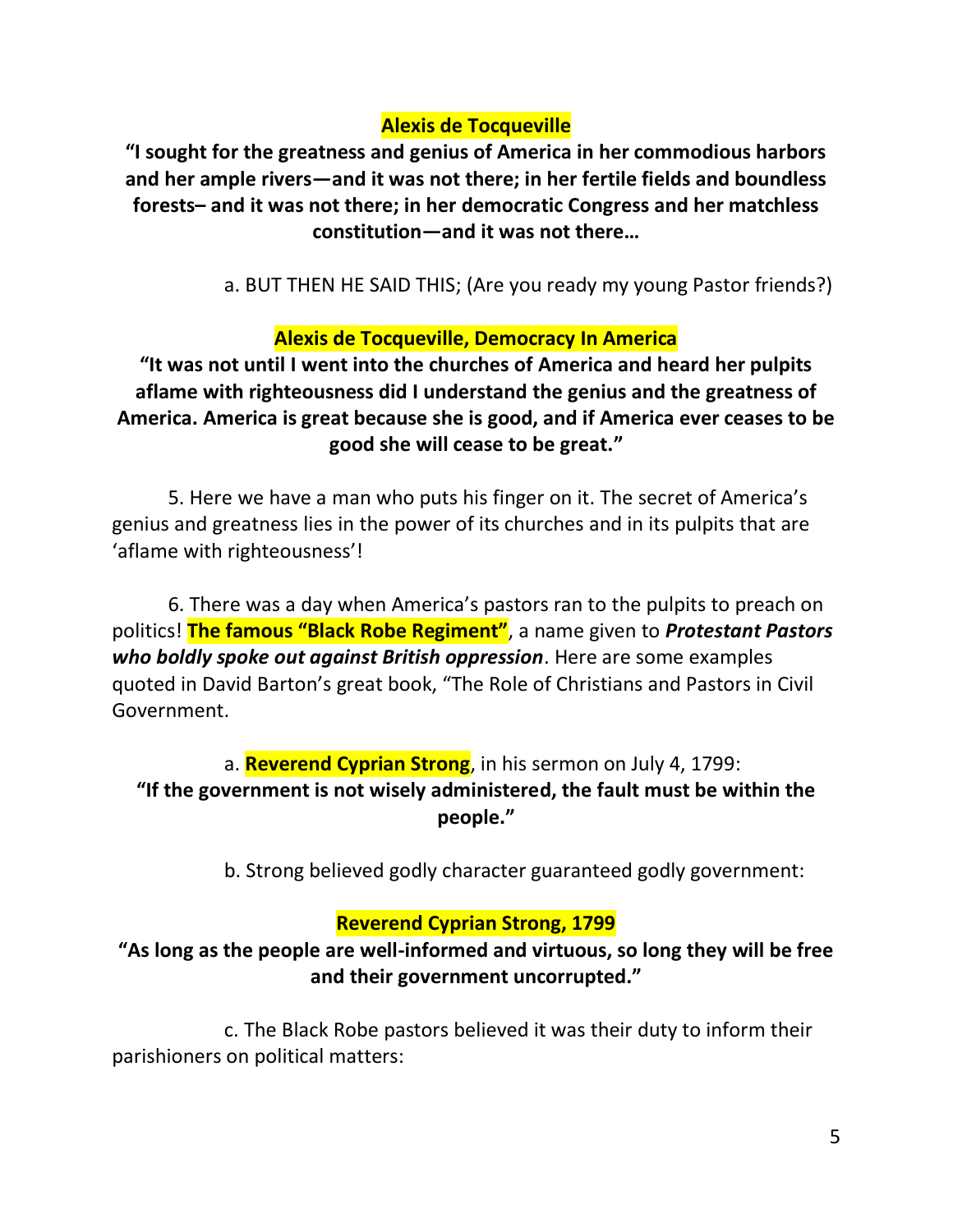### **Reverend James Strong**

## **"The lack of correct information on political subjects exposes the people to great deception."**

These pastors expected Christian people to be informed and to VOTE wisely…

### **Reverend James Strong**

**"If the voters are without information, and give their votes at random, they will be manipulated by designing men and artful demagogues, and in doing so, forge their own chains."**

These pastors held Christians responsible for bad leaders…

## **Cyprian Strong**

**"It will be our own fault if we have not good men at the helm."**

7. These pastors pulled no punches; they preached like the prophets of old; men like **Reverend Henry Rowland**, who called the people to repentance in 1800: **"Let us beseech the Almighty for forgiveness of our national transgressions…and conform our personal lives to the revealed will of God." Reverend Henry A. Rowland, 1800**

a. I have a book of several hundred sermons preached in America's first 30 years as a nation. There's not a single 'seeker-sensitive sermon' to be found. Just pulpits filled by pastors pursuing the 'old paths'! And it made America great.

8. But many times today it's about 'new paths': lattes in the lobby, on stage light shows that look like Broadway, skinny jeans and smoke machines. Lots of style little substance. And look what's happening in our country!

9.There was a day when God's prophets held God's pastors accountable for the political condition of the country.

#### **Charles G. Finney**

**"If Satan rules in our halls of legislation, the pulpit is responsible for it. If our politics become so corrupt that the very foundations of our government are ready to fall away, the pulpit is responsible for it."**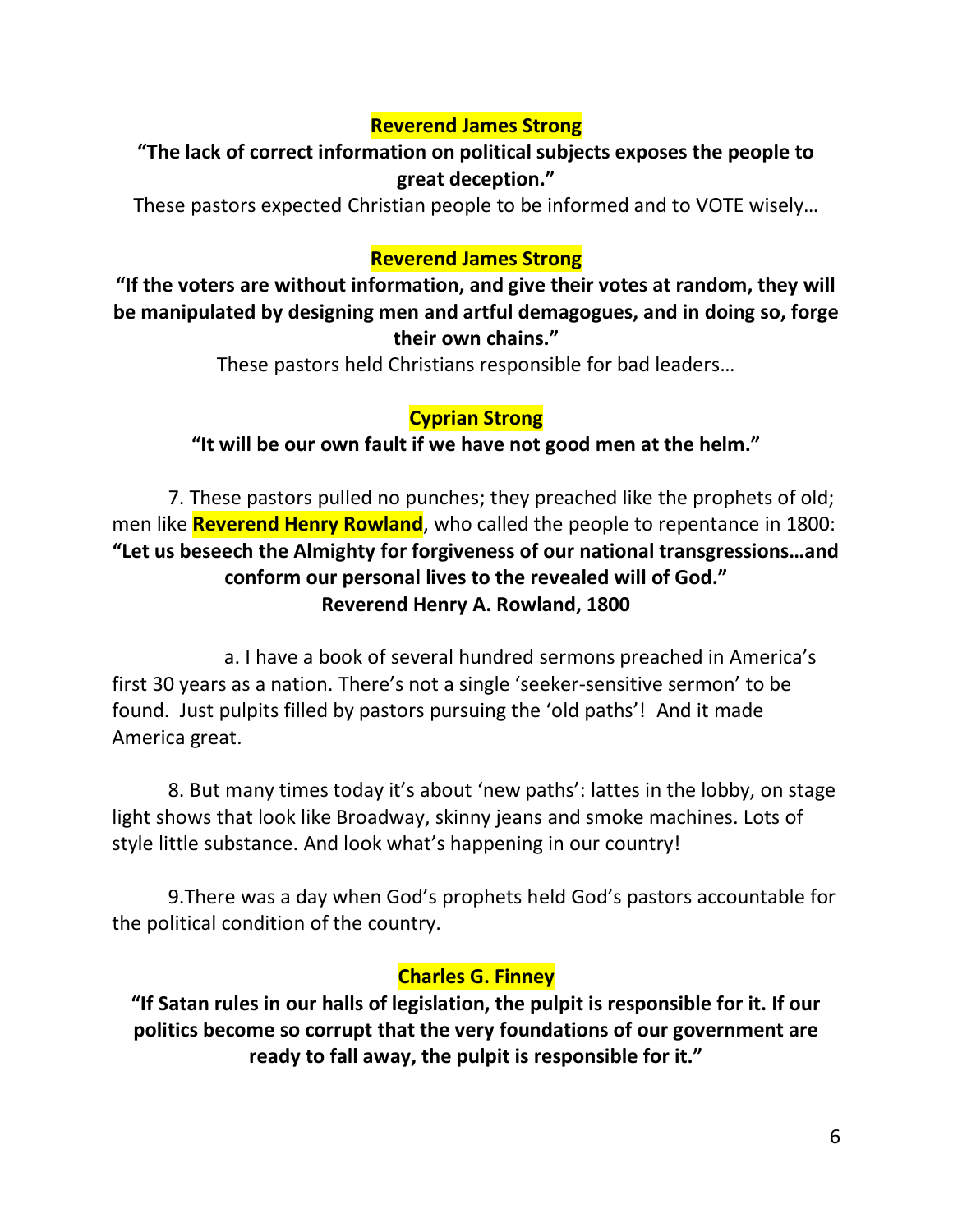10. Pastors are accountable! But what about those in the pews? Isn't it time for God's people to look for new leaders?

#### **Pastor Chuck Baldwin**

**"It is time for Christians to acknowledge that these ministers are not pastors; they are CEOs. They are not Bible teachers; they are performers. They are not shepherds; they are hirelings."**

#### **Pastor Chuck Baldwin**

**"It is also time for Christians to be honest with themselves: do they want a pastor who desires to be faithful to the scriptures, or do they want a pastor who is simply trying to be 'successful'? Be honest with yourself, Christian friend."**

11. It doesn't take a prophet to see how God is shaking America; but many miss the fact that He is also shaking the Church. As a matter of fact…

#### **C. There Is A Great Divide Happening in the Church**

1. America is more divided than any time since the Civil War; but how few sons of Issachar really understand the times and know that what's going on in the culture is a reflection of what's going on in the church?

2. The church is the 'head' not the 'tail'; when the church forgets the 'old paths' the nation follows suit. Judgment begins at the house of God.

#### **1 Peter 4:17-18**

## **For the time has come for judgment to begin at the house of God; and if it begins with us first, what will be the end of those who do not obey the gospel of God?**

3. When the church forgets who she is the nation forgets who they are! The real division today is not between the Republicans and the Democrats; it's in the church between those who will ask for the old paths and those who won't!

4. Some churches are splitting over this; others are melting down; some are disappearing. God is dividing the sheep from the goats in His own house!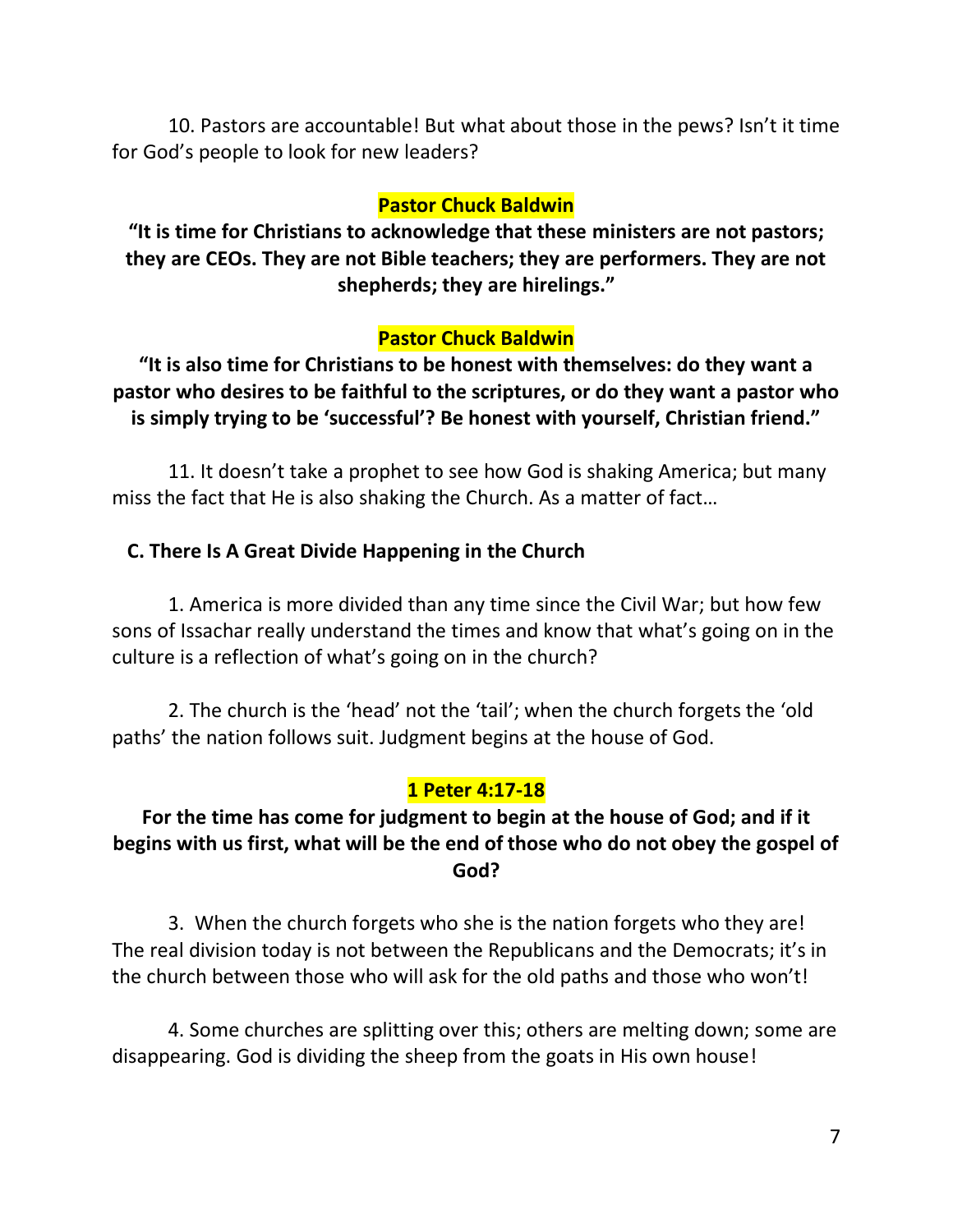a. Some churches do not honor the Holy Spirit.

## **A.W. Tozer**

## **There are churches so completely out of the hands of God that if the Holy Spirit withdrew from them, they wouldn't find it out for months.**

b. Other churches are preaching something called a 'hyper-grace" message so they can keep sinners comfortable in the services.

# **A.W. Tozer**

## **We cannot afford to let down our Christian standards just to hold the interest of people who want to go to hell and still belong to a church.**

c. Many pews and pulpits today have what Bishop Ryle called a 'common Christianity'.

# **J.C. Ryle**

**There is a common, worldly kind of Christianity today that many have, and think they have enough—a cheap Christianity which offends nobody and requires no sacrifice—which costs nothing and is worth nothing.**

d. A.W. Tozer sums it up:

# **A.W. Tozer**

# **Christianity is decaying and going down into the gutter because the god of modern Christianity is not the God of the Bible.**

5. Jesus prayed for unity! He even commanded us to be united. But the truth is that God Himself is behind the division in the Church. This has to happen before revival can come. The Apostle Paul explains why it has to happen:

# **1 Corinthians 11:18-19 NLT**

**First, I hear that there are divisions among you when you meet as a church, and to some extent I believe it. But, of course, there must be divisions among you so that you who have God's approval will be recognized!**

**1 Corinthians 11:19 BBE**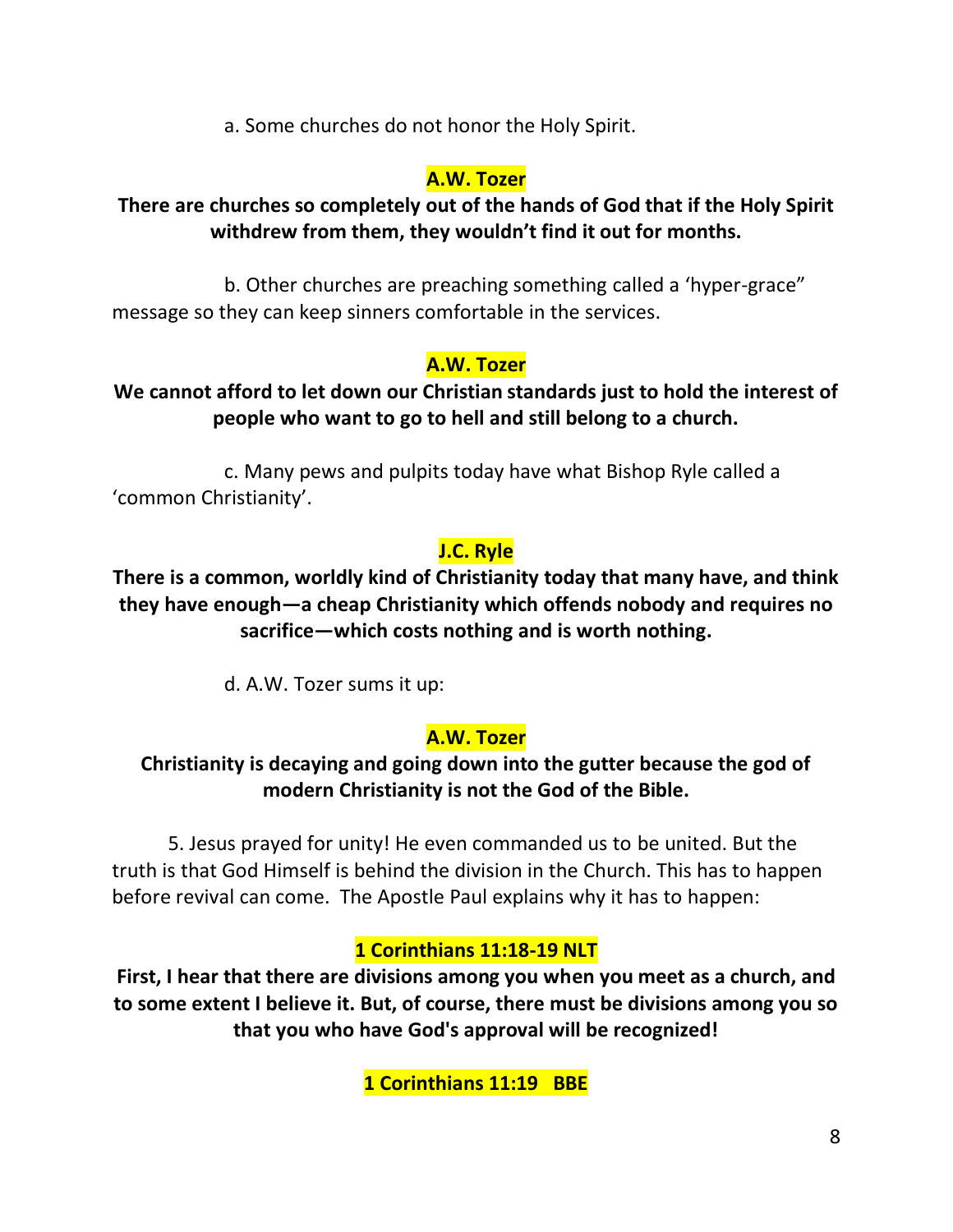## **For divisions are necessary among you, in order that those who have God's approval may be clearly seen among you.**

6. Make no mistake. God is exposing corruption in our political leaders. But He is also exposing those who refuse to 'ask for the old paths'. It's becoming very clear who's who!

a. Testimony: it's happening right now in our local area.

b. Fathers are being dishonored; young pastors are under a demonic delusion that their 'new paths' are better.

c. Splits are inevitable! But let not your heart be troubled! God is giving His people a chance to decide which way they will go. As in Jeremiah's day, some will refuse to return to the old paths. Back to our text:

## **Jeremiah 6:16 NLT**

**This is what the Lord says: "Stop at the crossroads and look around. Ask for the old, godly way, and walk in it. Travel its path, and you will find rest for your souls. But you reply, 'No, that's not the road we want!'**

## **Jeremiah 6:17 NLT**

**I posted watchmen over you who said, 'Listen for the sound of the alarm.' But you replied, 'No! We won't pay attention!'**

7. Thank God there are those of us who will pay attention!!!

#### **III. Close: History Repeats Itself**

 **A. God Has His Jeremiah's Today**!

1. An old Puritan Bible scholar sums it up:

#### **The Biblical Illustrator**

**Jeremiah called for reverence for the old things. He was the most unpopular of the prophets. First because he was somewhat of a pessimist, uttering predictions which the events proved true enough, but which were painted in too gloomy colors to suit the tastes of the people. Secondly, because he never flattered.**